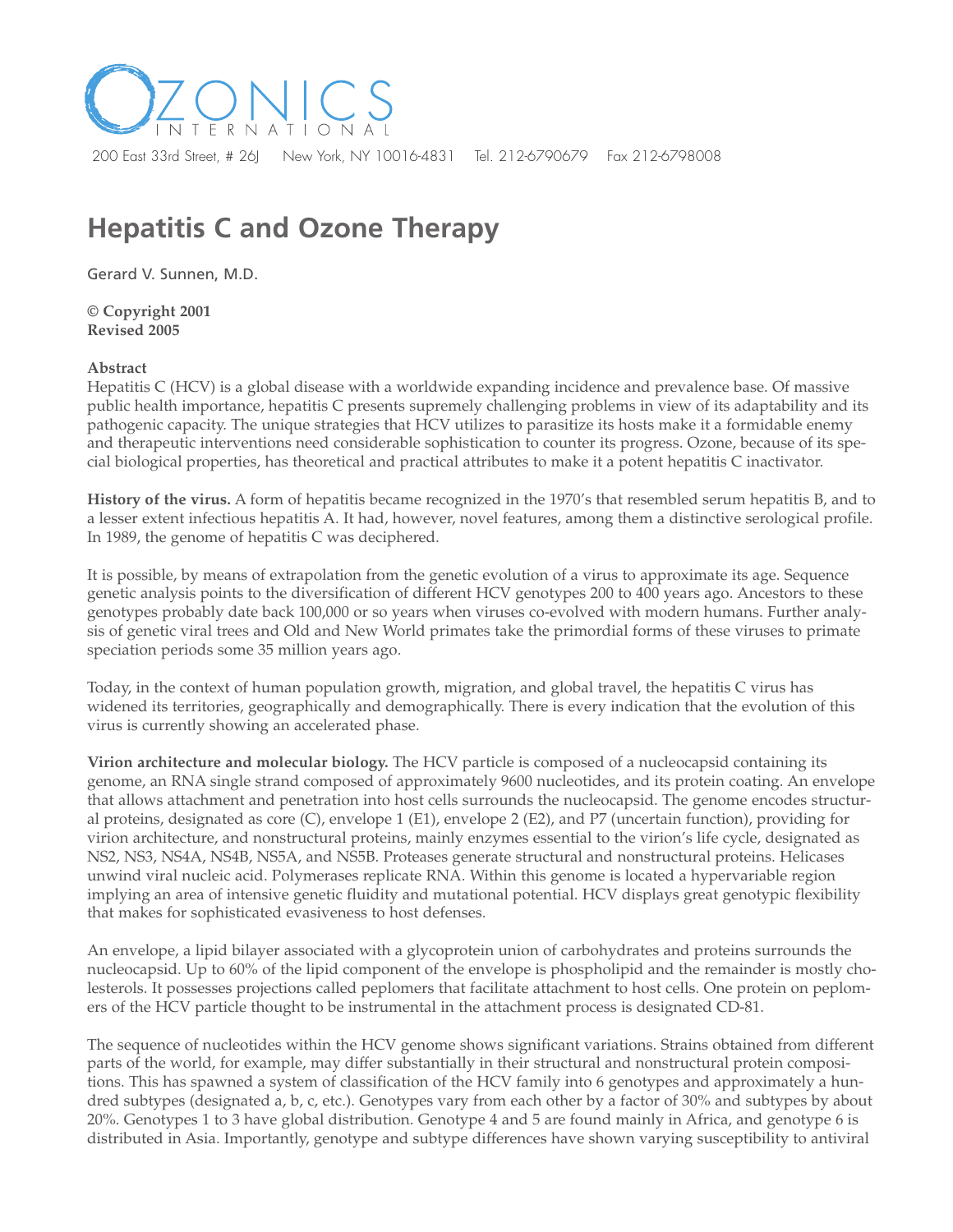

therapies.

Within any one afflicted individual, HCV particles do not show a homogeneous population. Instead, they function as a pool of genetically variant strains known as quasispecies. This is due to the high replication error inherent in the function of the polymerase enzymes. Herein lies one of HCV's important armaments. Continuously generated genetic diversity provides it with a great advantage in negotiating host immune defense and therapeutic drug strategies.

### **The Hepatitis C viral life cycle**

Circulating virions enters host cells by binding to cell surface receptors. In the case of HCV the host cell is a hepatocyte. However, bone marrow, kidney cells, macrophages, lymphocytes, and granulocytes may also be trespassed.

Once cell entry is achieved, the virion sheds its envelope. Binding to cellular ribosomes, released viral polymerase begins the RNA replication cycle. Newly formed nucleocapsids continue their assembly by acquiring envelopes whose ingredients are appropriated from budding through cellular endoplasmic reticulum membranes. Newly formed virions may number in the range of 10 billion daily. The average life span of virions is in the order of a few hours.

Virions are then released into the general blood and lymphatic circulation, ready to infect new cells and eventually new hosts, mainly through bodily fluid transmission. Hepatitis C RNA as measured by polymerase chain reaction (PCR) may show 10 million or more virions per milliliter. As little as 0.0001 ml of blood may be sufficient to impart infection. The evolution of hepatitis C is characterized by phases of accentuated viremia punctuated by periods of relative quiescence. The timely detection of these viremic waves may point to novel therapeutic strategies.

**Clinical and laboratory manifestations.** Hepatitis C distinguishes itself from other viral hepatropic infections by the low incidence of an acute phase and by the high incidence of progression to chronicity. Hepatitis C often indolently evolves from exposure, to incubation, to pre-icteric, icteric, and convalescent phases. After an incubation period of about 6 weeks, the first and sometimes only symptoms include weakness, fatigue, headache, nausea and vague abdominal pain. The pre-icteric period extends from the onset of symptoms to the appearance of jaundice, ranging usually from 2 to 12 days. The icteric phase corresponds to the declaration of jaundice and darkened urine. The convalescent phase is marked by a gradual disappearance of symptoms.

Chronic hepatitis C is characterized by the presence of HCV RNA and an elevation of liver enzymes for six months or longer. Patients may be asymptomatic for long periods of time. Others experience acute exacerbations with the return of symptoms. Approximately 75% of acutely ill patients continue into a chronic phase accompanied by laboratory evidence of viral presence.

Hepatitis C is distinguished from other viral hepatic conditions by serological and virological determinations. Liver enzymes characteristically affected by HCV infection include serum alanine transfesferase (ALT), aspartate aminotransferase (AST), gamma- glutamyl transpeptidase (GGTP), and alkaline phosphatase. In addition, there may be abnormalities in bilirubin, serum albumin, prothrombin time and platelet density.

Cirrhosis is a diffuse fibrotic disruption of liver tissue architecture is an important sequel to hepatitis C. Within 20 years post HCV infection 20 to 25% of patients will develop cirrhosis. Hepatic decompensation may ensue with ascites as the salient marker.

Hepatocellular carcinoma, another long-term outcome of HCV infection evolves in approximately 5% of patients. Although the mechanisms by which cirrhosis ushers carcinomas are unknown, it is likely that chronic inflamma-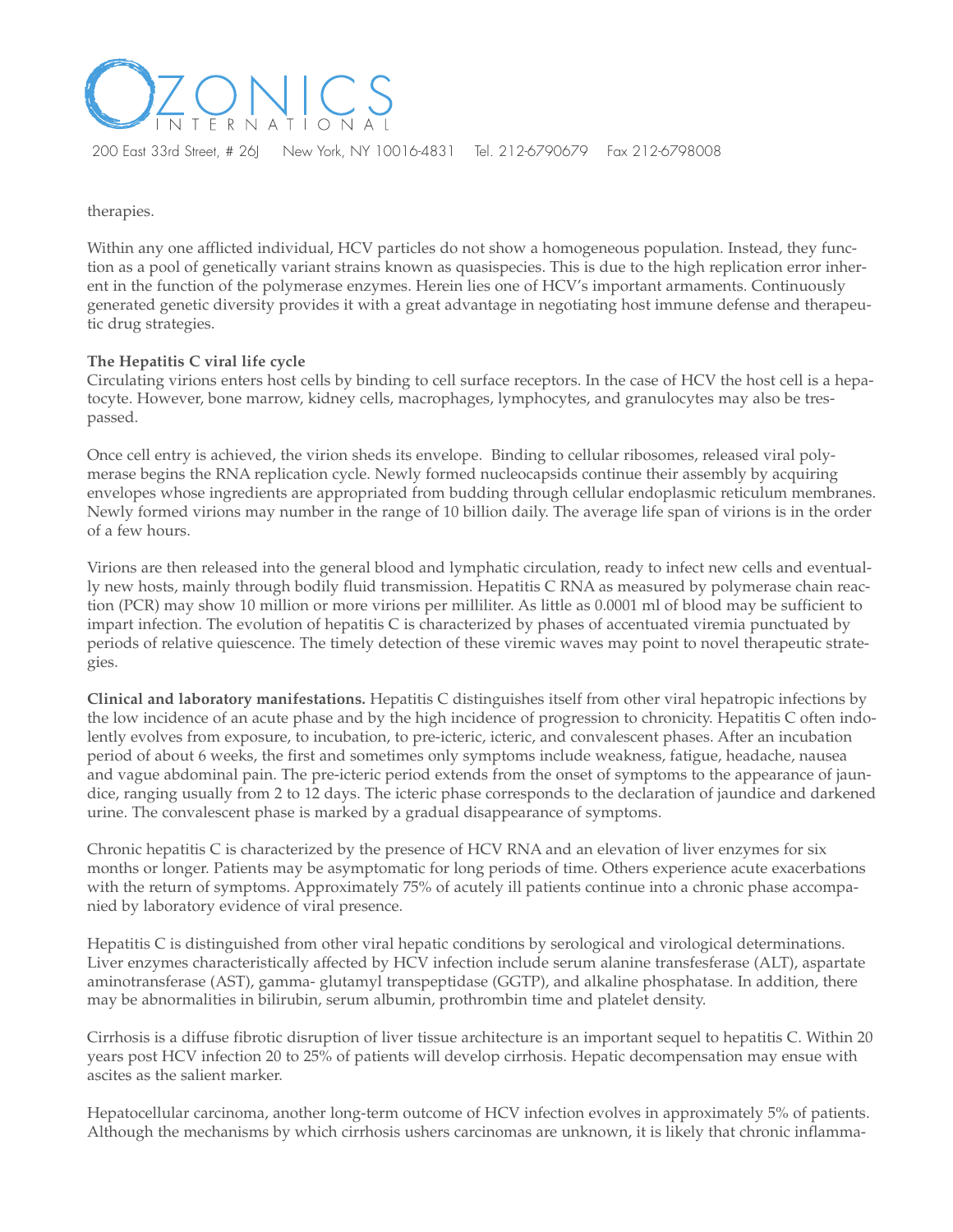

tion and the sustained pressure of cellular regeneration play important roles.

In up to10% of patients HCV antibodies are undetectable, as is HCV RNA. Liver enzymes are normalized but liver biopsy may show lingering areas of stagnant inflammation and spotty necrosis. These patients appear to have fully conquered the disease. It is thus possible for host immunocompetence to vanquish HCV infection.

**Immunological responses** to HCV particles are detected early in the infection, usually within two weeks following exposure. Antibodies to HCV core, nonstructural, and envelope elements appear about within six weeks. A range of cytokines are mobilized. Cellular immunity is activated with broad recruitment of neutrophils, natural killer (NK), macrophages, and CD4 and CD8 T helper cells.

**Current and experimental treatment strategies.** As of this date the main treatment strategies for hepatitis C include interferons and ribavirin. Interferons are natural cellular products that activate macrophages, neutrophils and natural killer cells. There is controversy as to interferon's biological effects, be they mostly immunoregulatory or directly antiviral. Ribavirin is a guanosine analog that represses messenger RNA formation thus inhibiting viral replication. Interferons and Ribavirin have significant medical and psychiatric side effects.

Treatment response is defined as undetectable viral load six months following therapy. Contemporary detection methods of quantitative HCV RNA determinations are capable of detecting approximately 1000 viral copies per ml. of serum

Resistance to current HCV antiviral therapies is a particularly vexing problem. Experimental antiviral compounds include inhibitors of protease, polymerase and helicase.

Vaccine development needs to take into account HCV's antigenic rainbow and its high mutability. High mutation rates imply a dauntingly diverse and variable array of viral antigenic components. It is estimated, for example, that HCV mutates in its host approximately a thousand times a year. This implies that within any one afflicted individual there exists an awesomely large array of viral quasispecies that in turn create commensurate difficulties relative to the creation of effective vaccines.

**Ozone: Physical and physiological properties.** Ozone (O3) is a naturally occurring configuration of three oxygen atoms. With a molecular weight of 48, the ozone molecule contains a large excess of energy. It has a bond angle of 127° and resonates among several hybrid forms. At room temperature, ozone has a half-life of about one hour, reverting to oxygen. A powerful oxidant, ozone has unique biological properties that are being investigated for applications in various medical fields.

Research on ozone's biological dynamics have centered upon its effects on blood cellular elements (e.g., erythrocytes, leucocytes, and platelets), and to its serum components (e.g., proteins, lipoproteins, lipids, carbohydrates, electrolytes). Administrating ozone to whole blood shows that beyond a certain threshold there is a rise in the rate of hemolysis. This threshold, depending upon various parameters, begins to be reached at 40 to 60 micrograms of ozone per milliliter and becomes significant when higher levels are attained. Precise ozone dosing capacity is therefore essential in clinical practice and research.

Leucocytes show good resistance to ozone because they have enzymes that protect them from oxidative stress. These enzymes include superoxide dismutase, glutathione, and catalase. Platelets also maintain their integrity after ozone administration. In ozone therapy, the doses applied to blood are gauged to avoid disruption of its cellular elements. Serum components remain viable during ozone therapy. Lipid and protein peroxides, produced in small amounts by ozonation, have demonstrable antiviral properties. Interestingly, ozone tends to stimulate leucocyte function and cytokine production. Ozone increases the oxygen saturation in erythrocytes and enhances their pliability so that capillary circulation is facilitated.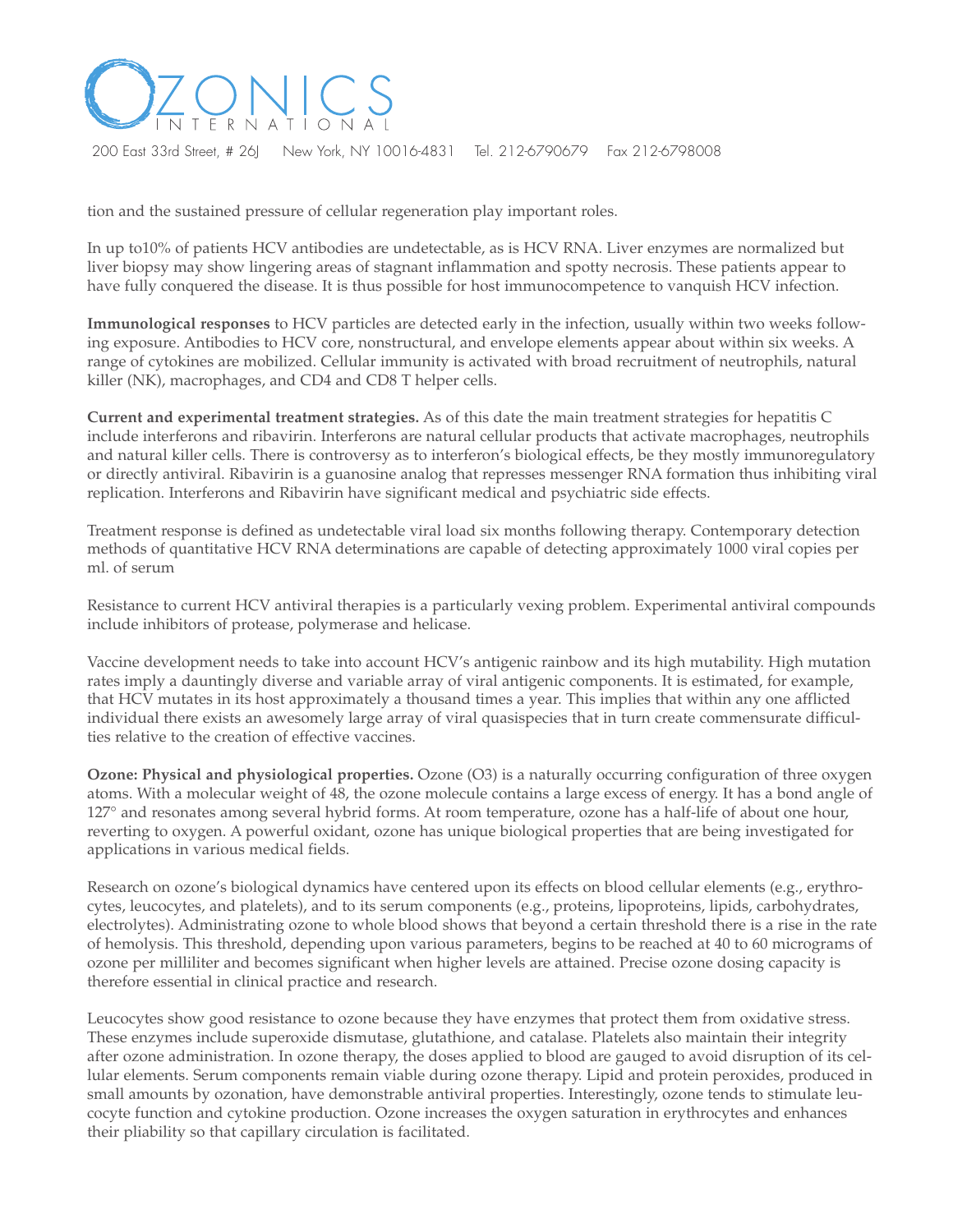

**Ozone: Antiviral properties.** Recently, there has surged renewed interest in the potential of ozone for viral inactivation. It has long been established that ozone neutralizes bacteria, viruses, and fungi in aqueous media. This has prompted the creation of water purification processing plants in many major municipalities worldwide.

Ozone's antiviral properties may also be applied to the treatment of biological fluids, albeit in technologically and physiologically appropriate ways. Indeed, it is noted that ozone, administered in dosages designed to respect the integrity of blood's cellular and constituent elements, is capable of inactivating a spectrum of viral families.

The envelopes of viruses provide for intricate cell attachment, penetration, and cell exit strategies. Peplomers, finely tuned to adjust to changing receptors on a variety of host cells, constantly elaborate new glycoproteins under the direction of E1 and E2 portions of the HCV genome. Envelopes are fragile. Ozone and its by-products can disrupt them.

In HCV, viral load appears to be a major factor in the invasiveness and virulence of the disease process. Research is needed to demonstrate conclusively that reduction of viral load in hepatitis C by means of ozone therapy can improve measures of global health (Yamamoto 2000). Normalization of liver enzymes in 14 hepatitis C patients using ozone hemotherapy was reported (Amato et al 2000). Ozone hemotherapy in 82 patients treated for 3 to 6 months showed an 80% reduction in HCV viral load (Luongo et al 2000).

#### **Ozone: Clinical methodology**

Ozone may be utilized for the therapy of a spectrum of clinical conditions. Routes of administration are varied and include external and internal (blood interfacing) methods. In the technique of ozone autohemotherapy for hepatitis C, an aliquot of blood is withdrawn from a virally-afflicted patient, anticoagulated, interfaced with an ozone/oxygen mixture, and then re-infused. This process is repeated serially until viral load reduction, laboratory parameters, and clinical improvement are documented.

The average adult has 5 to 6 liters of blood, accounting for about 7% of body weight. How can the viral load reduction observed via ozone therapy be explained in the face of a technique that treats relatively small amount of blood, albeit serially?

Importantly, another, more experimental and more intensive technique of ozone administration makes use of the extracorporeal treatment of the entire blood volume using a hollow-fibre oxygenator-ozonizer (Di Paolo 2000; Bocci 2002). This approach is promising because all blood and lymphatic fluids are interfaced with oxygen/ozone mixtures thus providing integral anti-viral therapy. Research is needed to determine appropriate dosage and treatment duration protocols to determine the therapeutic window parameters of this methodology.

#### **Ozone: Possible mechanisms of anti-viral action**

Recently, there has been renewed interest in the potential of ozone for viral inactivation in vivo. It has long been established that ozone neutralizes viruses in aqueous media and it stands to reason that it would be studied for similar applications in living systems. In vivo ozone applications, however, present far greater challenges. Indeed, the technology of medical ozone administration aims to respect the delicate balance of patient safety on one hand and antimicrobial efficacy on the other.

All viruses are susceptible to ozone's neutralizing action. Viruses, however, differ in their relative susceptibility to destruction by ozone. In one study, poliovirus resistance was 40 times that of coxsackievirus. Relative susceptibility in ascending order was found to be: poliovirus type 2, echovirus type 1, poliovirus type 1, coxsackievirus type B5, echovirus type 5, and coxsackievirus type A9. In pure water, at maximal solubility of ozone and room temperature, echovirus type 29 is inactivated in one minute, poliovirus type 1 in two, type 3 in three, and type 2 in seven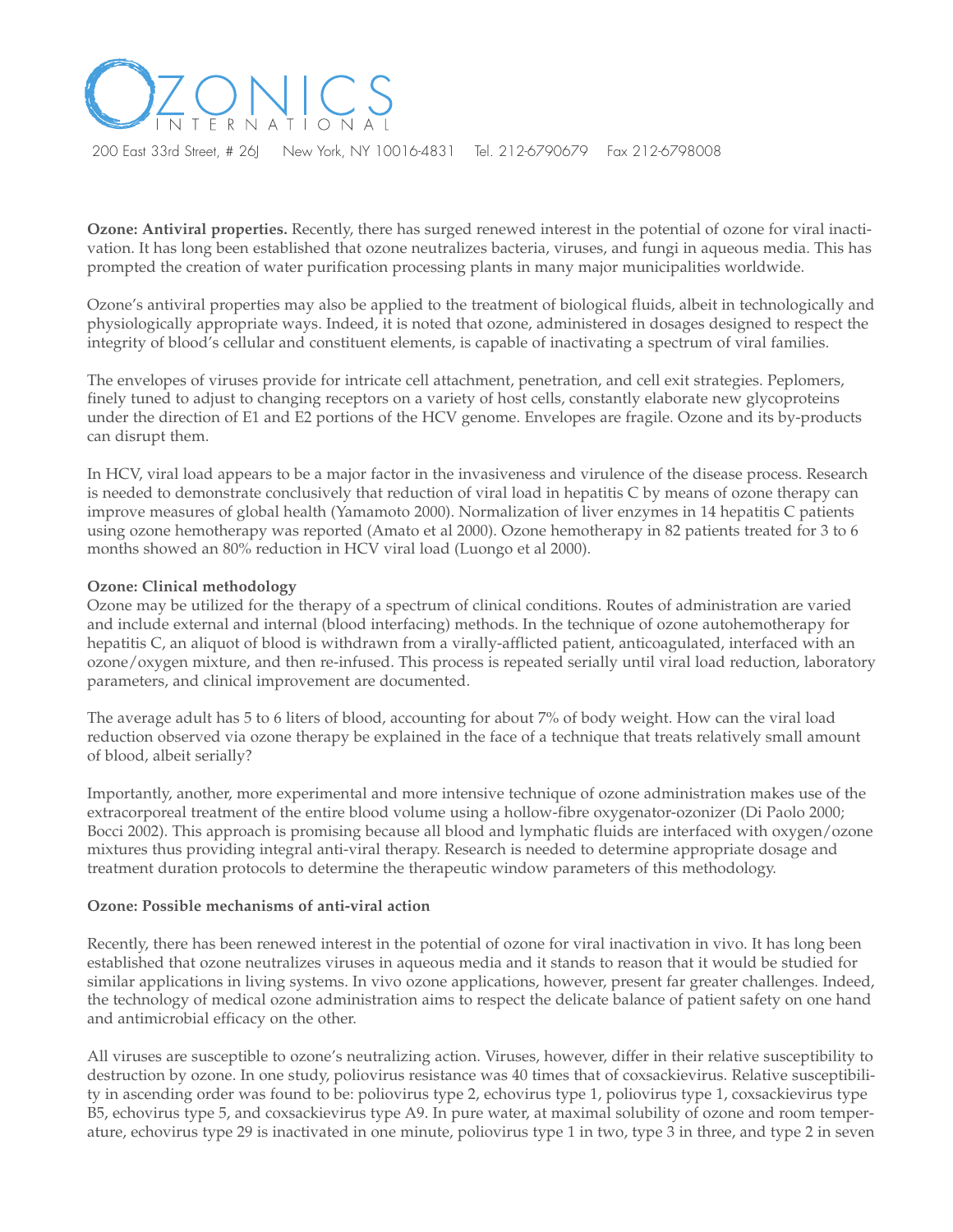

minutes (Roy 1982). Analysis of viral components showed damage to polypeptide chains and envelope proteins, which could result in attachment capability compromise, and breakage of the single-stranded RNA producing replicating dysfunction. Other researchers, in similar experiments, concluded that in ozonation, it is the viral capsid that sustains damage (Riesser 1977). Viruses, unlike mammalian cells, have no enzymatic protection against oxidative stress.

Lipid-enveloped viruses are sensitive to treatment with ether, organic solvents, and ozone, indicating that disruption or loss of lipids results in impaired or destroyed infectivity. Viruses containing lipid envelopes include the Flaviviridae (hepatitis C, West Nile virus, yellow fever); the Hepadnaviridae (hepatitis B); the *Herpesviridae*, a large family grouping the Simplex, Varicella-Zoster, Cytomegalovirus, and Epstein-Barr viruses; the *Orthomyxoviridae* (avian influenza); the *Paramyxoviridae* (mumps, measles); the *Coronaviridae* (SARS); the *Rhabdoviridae* (rabies); the Togaviridae (Rubella, encephalitis); the Bunyaviridae (Hantavirus); the Poxviridae (smallpox); and the *Retroviridae* (HIV), among others. Indeed, once the virion's lipid envelope becomes fragmented, its DNA or RNA core cannot survive.

The enveloped viruses (e.g., hepatitis C), adapted to the delicate homeostatic milieu of their hosts are usually more sensitive to all physico-chemical challenges than are naked virions. This has been shown for ozone (Bolton 1982). Although ozone's effects upon unsaturated lipids are one of its best documented biochemical action, ozone is known to interact with other viral constituents. This becomes relevant when ozone inactivation of nonenveloped virions is considered.

Viruses that do not have an envelope are called "naked viruses." They are constituted of a nucleic acid core made of DNA or RNA, and a nucleic acid coat, or capsid, made of protein. Some non-enveloped viruses include: *Adenoviridae* (respiratory infections), *Picornaviridae* (poliovirus, coxsackievirus, echovirus, rhinovirus, hepatitis A), Caliciviridae (hepatitis E, Norwalk gastroenteritis)*,* and *Papillomaviridae (*Molluscum contagiosum). Ozone can interact with viral proteins, their constituent amino acids and lipopolysaccharides. Indeed, when ozone comes in contact with viral capsid proteins, protein hydroxides and protein hydroperoxides are formed and viral demise ensues.

In summary, ozone's anti-hepatitis C action in blood may recruit the following mechanisms:

1. The denaturation of virions through direct contact with ozone. Ozone, via this mechanism, disrupts viral envelope lipids, phospholipids and lipoproteins. The presence of numerous chemical double bonds in these unsaturated molecules makes them vulnerable to the oxidizing effects of ozone, which readily donates its oxygen atom and accepts electrons in redox reactions. Broken bonds are thus reconfigured, molecular architecture becomes disrupted, and breakage of the viral envelope ensues. Deprived of an envelope, virions cannot sustain nor replicate themselves.

2. Ozone proper may directly alter structures on the viral envelope that are necessary for attachment to host cells. Peplomers, the viral glycoproteins protuberances that connect to host cell receptors are likely sites of ozone action. Alteration in peplomer integrity impairs attachment to host cellular membranes foiling viral attachment and penetration.

3. Introduction of ozone into the serum portion of whole blood induces the formation of lipid and protein peroxides. While these peroxides are not toxic to the host in quantities produced by ozone therapy, they nevertheless possess oxidizing properties of their own which persist in the bloodstream for several hours. Peroxides created by ozone administration may serve to further reduce viral load.

4. Immunological effects of ozone have been documented. Cytokines are proteins manufactured by several different types of cells that regulate the functions of other cells. Mostly released by leucocytes, they are important in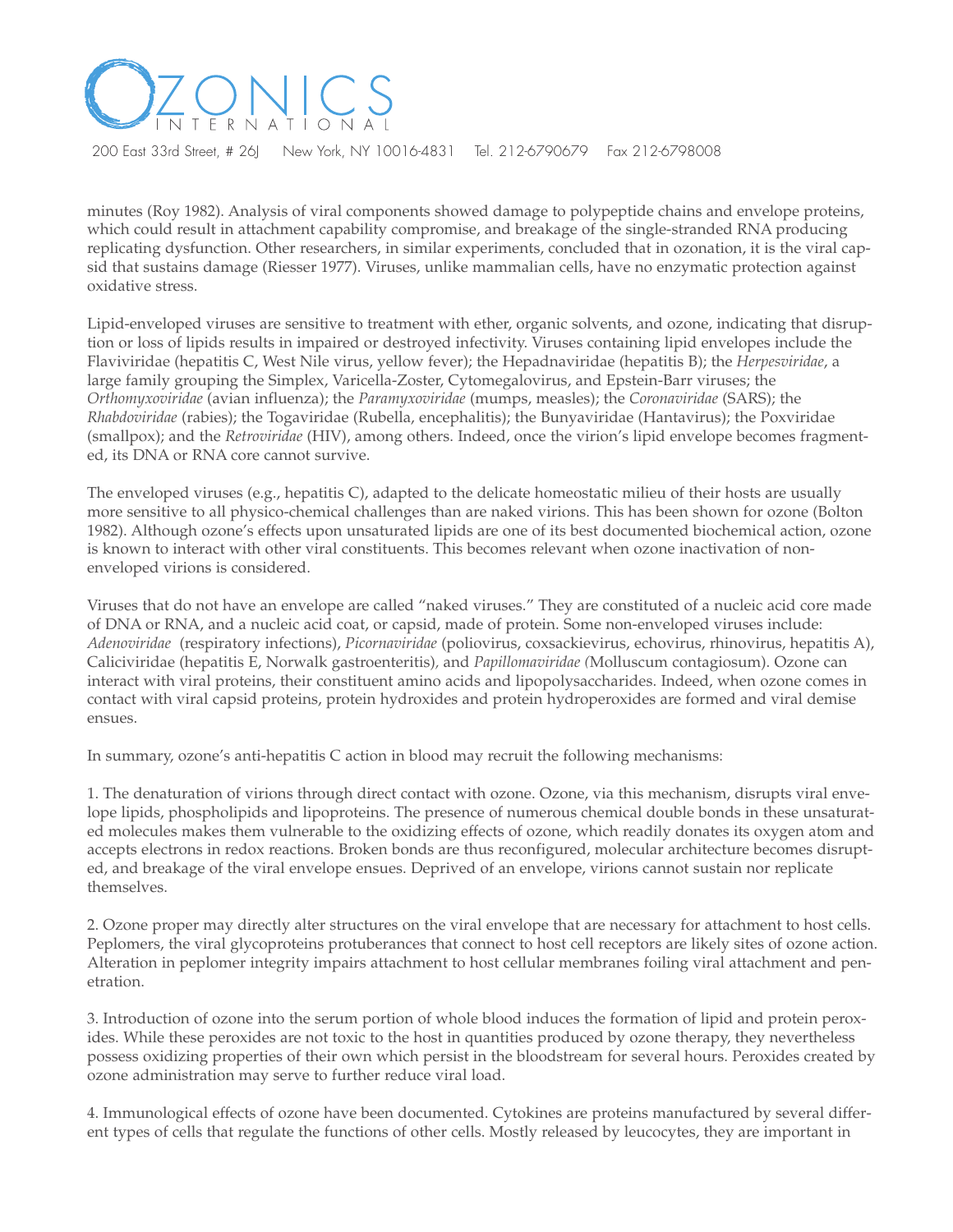

mobilizing immune response. Ozone induces the release of cytokines that in turn activate a spectrum of immune cells. Ozone is reported to be an immuno-stimulant in low doses and immuno-inhibitory at higher levels (Werkmeister 1985, Varro 1974, Zabel 1960). Additionally, ozone functions as a signaling agent by stimulating production of nuclear factor kappa B, interleukin 6, and tumor necrosis factor α. Ozone's capacity for cytokine activation has been amply documented (Bocci 2005).

5. Ozone actions on viral particles in infected blood yield several possible outcomes. One outcome is the modification of virions so that they remain structurally intact yet sufficiently dysfunctional as to be nonpathogenic. This attenuation of viral particle functionality through slight modifications of the viral envelope, and possibly the viral genome itself, modifies pathogenicity and allows the host to increase the sophistication of its immune response. The creation of dysfunctional viruses by ozone offers unique therapeutic possibilities. In view of the fact that so many mutational variants exist in any one afflicted individual, the creation of an antigenic spectrum of crippled virions could provide for a unique host-specific stimulation of the immune system, thus designing what may be called a host-specific autovaccine.

6. An exciting avenue of research suggests that the virucidal properties of antibodies are predicated upon their ability to catalyse highly active forms of oxygen including ozone (Marx 2002; Wentworth 2002). In this model, activated neutrophils provided with appropriate starting materials are capable of generating singlet oxygen, a most powerful oxidant. The singlet oxygen combines with oxygen to form ozone, itself an oxidant, whose electron-extracting capacity is only second to fluorine. It can combine with water to form the hydroxyl radical (OH) and hydrogen peroxide. Endogenously created ozone thus becomes a fundamental immunological agent for viral inactivation.

Exogenously administered ozone may, based on this model, amplify the efficacy of antigen-antibody dynamics and assist in the clearing of hepatitis C virions in blood.

#### **Summary**

Viruses are far from being static entities. As quintessential intracellular parasites they have developed, through millions of years of cohabitation with their hosts, astoundingly sophisticated structures and propagation mechanisms. They have modified their biological strategies and evolved impressive mutational capacity to keep pace with our changing planetary ecology.

HCV has an extremely high rate of mutation and within any one individual there may exist millions of antigenic quasispecies. The disease process is marked by periods of viral quiescence alternating with viremic waves whereby billions of virions are poured into the blood and lymphatic reservoirs.

Viral load reduction alleviates immune system fatigue. Ozone-mediated viral culling may be achieved by anyone of a number of possible mechanisms. Direct virion denaturation, peplomer alteration, lipid and protein peroxide formation, cytokine induction, host humoral activation, and host-specific autovaccine creation are suggested mechanisms. It is also suggested that, in the management of hepatitis C, close monitoring of viral load measures be performed to identify the onset of viremic episodes. Indeed, it is during HCV viremic episodes that ozone blood ozonation may be most helpful.

Research is needed to determine the indications for ozone administration relative to the HCV life cycle and to standardize ozonation treatment protocols, whether for ozone serial hemotherapy or for extracorporeal total blood and lymphatic system ozonation.

Due to the excess energy contained within the ozone molecule, it is theoretically likely that ozone, unlike antiviral drug options available today, will show effectiveness across the entire hepatitis C genotype and subtype spectrum.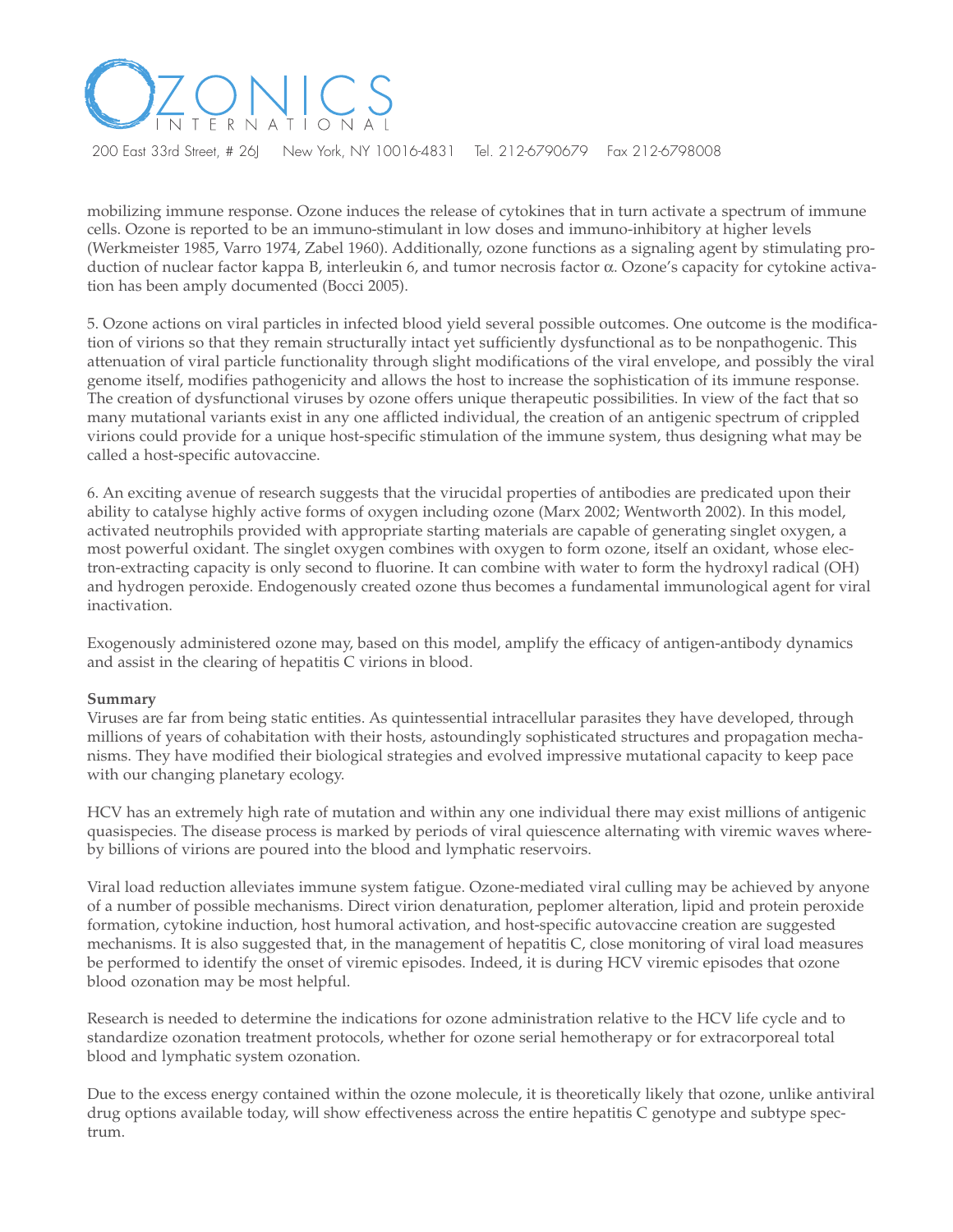

The recent discovery that ozone is generated at the molecular level in antigen-antibody reactions, thus giving it a central role in the body's natural anti-viral defense may greatly privilege the clinical use of blood ozonation therapies such as autohemotherapy and extracorporeal total blood volume ozonation in the management of hepatitis C infection.

# **BIBLIOGRAPHY**

Amato G, Sacchetta A, Borreli E, Bocci V. Ruollo dell'ozonoterapia mediante grande autoemotrasfusione nel trattamento delle epatiti croniche post-epatite virale (II parte). In: Proceedings: I Congresso IMOS, Italia, Siena, 2-4 Nov 2000

Askari FK. Hepatitis C: The silent epidemic. Harper Collins, 2001

Bartenschlager R. Candidate targets for hepatitis C virus-specific antiviral therapy. Intervirology 1997; 40: 378-393 Bocci V. Ozone: A New Medical Drug. Springer, 2005

Bocci V. Oxygen-Ozone Therapy: A critical evaluation. Kluwer Academic Press, Dordrecht, 2002

Bocci V, Luzzi E, Corradeschi F, Paulesu, et al. Studies on the biological effects of ozone: 5. Evaluation of immunological parameters and tolerability in normal volunteers receiving ambulatory autohaemotherapy. Biotherapy 1994; 7: 83-90

Bolton DC, Zee YC, Osebold JW. The biological effects of ozone on representative members of five groups of animal viruses. Environmental Research 1982; 27: 476-48

Buckley RD, Hackney JD, Clarck K, Posin C. Ozone and human blood. Archives of Environmental Health 1975; 30: 40-43

Cardile V, et al. Effects of ozone on some biological activities of cells in vitro. Cell Biology and Toxicology 1995 Feb; 11(1): 11-21

Carpendale MT, Freeberg JK. Ozone inactivates HIV at noncytotoxic concentrations. Antiviral Research 1991; 16: 281-292

Dailey JF. Blood. Medical Consulting Group, Arlington MA, 1998

Di Bisceglie AM, Bacon BR. The unmet challenge of hepatitis C. Scientific American 1999; 281:58-63

Dienstag JL. Sexual and perinatal transmission of hepatitis C. Hepatology 1997; 26: 66S-70S

Dieperink E, Willenbring M, Ho SB. Neuropsychiatric symptoms associated with hepatitis and interferon alpha: A review. Am J Psychiatry 2000 June; 157(6): 867-876

Evans AS, Kaslow RA (Eds). Viral Infections in Humans: Epidemiology and Control, Fourth Edition, Plenum, New York, 1997

Feitelson MA. Hepatitis C Virus: From Laboratory to Clinic. Cambridge University Press. Cambridge UK, 2002 Gonzalez-Peralta RP, Qian K, She JY, et al. Clinical implications of viral quasispecies heterogeneity in chronic hepatitis C. J Med Virology 1996; 49: 242-24

Harrison TJ, Zuckerman AJ (Eds). The Molecular Medicine of Viral Hepatitis. Molecular Medical Science Series. John Wiley & Sons, New York, 1997

Hurst CJ. Viral Ecology. Academic Press, New York, 2000

Knipe DM, Howley PM. Fundamental Virology, Fourth Edition. Lippincott Williams& Wilkins, Philadelphia, 2001 Konrad H. Ozone therapy for viral diseases. In: Proceedings 10th Ozone World Congress 19-21 Mar 1991, Monaco. Zurich: International Ozone Association 1991: 75-83

Kourie JI. Interaction of reactive oxygen species with ion transport mechanisms. Am J Physiol 1998; 275: 1-24 Liang TJ, Hoofnagle JH, (Eds). Hepatitis C. Academic Press, San Diego, 2000

Luongo C, Sammartino Alauritano S et al. Trattamento e monitoraggio dei potenziali redox nelle membrane cellularinello studio delleinfezionida HCV. In: Proceedings: I Congresso IMOS, Italia, Siena, 2-4 Nov 2000

Maggi F, Fornai C, Morrica A, et al. Divergent evolution of hepatitis C virus in liver and peripheral blood mononuclear cells of infected patients. J Med Virology 1999; 57: 57-63

Major ME, Feinstone SM. The molecular virology of hepatitis C. Hepatology 1997; 25: 1527-1538 Maertens G, Stuyver L. Genotypes and genetic variation of hepatitis C virus. In: The Molecular Medicine of Viral Hepatitis. John Wiley \$ Sons Ltd., London, 1997: 225-227